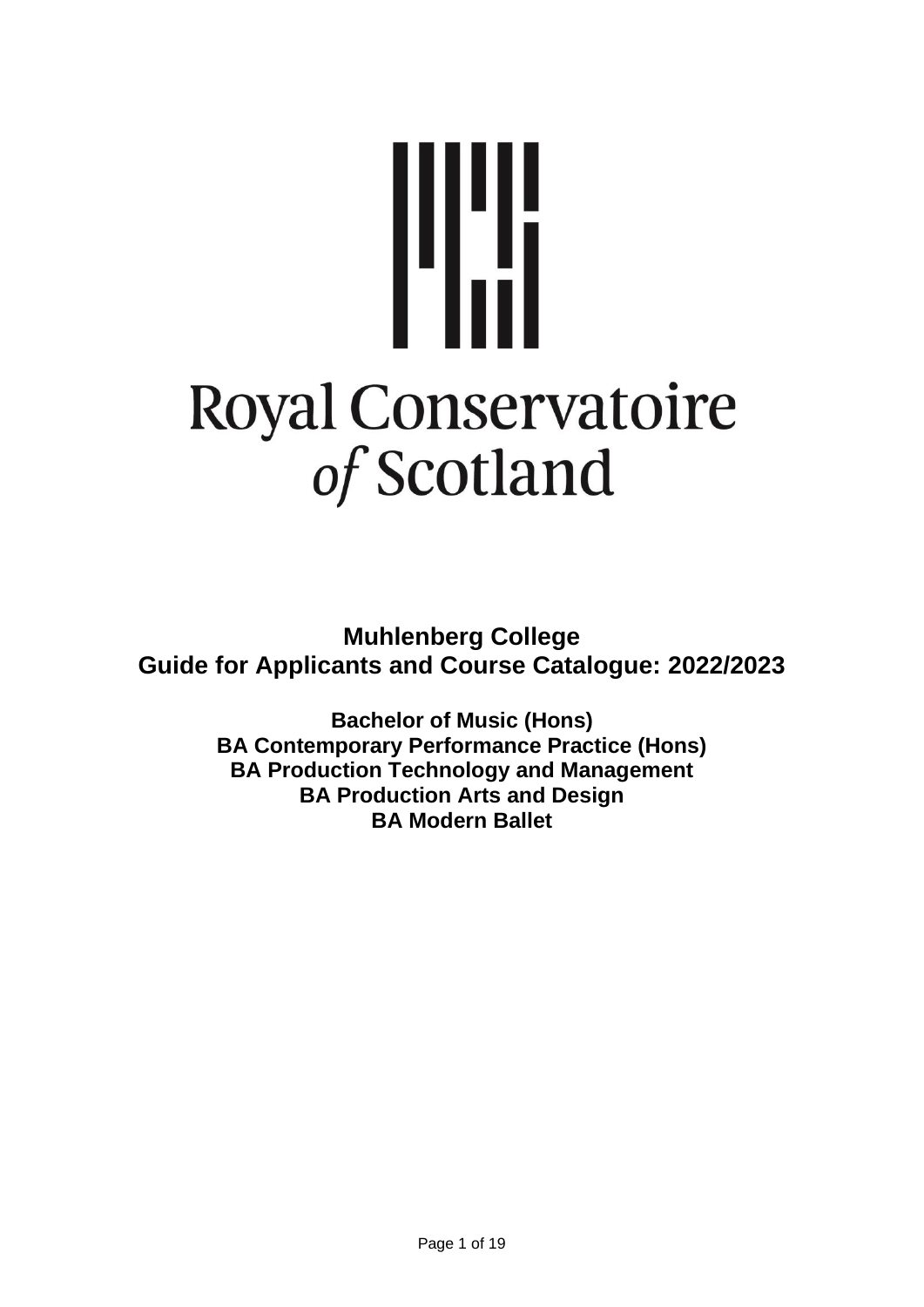# **Introduction**

The Royal Conservatoire of Scotland is one of the worlds' leading Conservatoires and we are unique in Europe in offering such a rich range of programmes, which include dance, drama, music, production and film. We recruit students from around 69 countries across the world and, which, of course, includes many from the United States of America.

We are delighted that you are interested in joining us at the Royal Conservatoire and we would be very happy to consider an application from you for term one, terms two and three or for an entire year. We can guarantee you an experience of exceptional quality.

| Term 1            | Monday 26 September 2022 | New Students (Welcome &<br><b>Transitions Week)</b> |
|-------------------|--------------------------|-----------------------------------------------------|
|                   | Monday 7 November 2022   | Independent Learning Week                           |
|                   | Friday 16 December 2022  | Term 1 Ends                                         |
|                   | Monday 19 December 2022  | Winter break begins                                 |
| Term 2            | Wednesday 9 January 2023 | Term 2 begins                                       |
|                   | Monday 27 March 2023     | <b>Intensive Choice Week</b>                        |
|                   | Friday 31 March 2023     | Term 2 ends                                         |
|                   | Monday 3 April 2023      | Spring break begins                                 |
| Term <sub>3</sub> | Monday 17 April 2023     | Term 3 begins                                       |
|                   | Monday 19 June 2023      | <b>Bridge/Transitions week</b>                      |
|                   | Friday 23 June 2023      | Term 3 ends                                         |

Our term dates for session 2022/2023 are:

The RCS academic year is divided into three terms: September through December, January through March and April through June. Muhlenberg students may enrol for term one, ending in mid-December when modular teaching is completed and alternative assessments are arranged; terms two and three, starting in January and concluding with June examinations; or the full academic year, with examinations in January and June.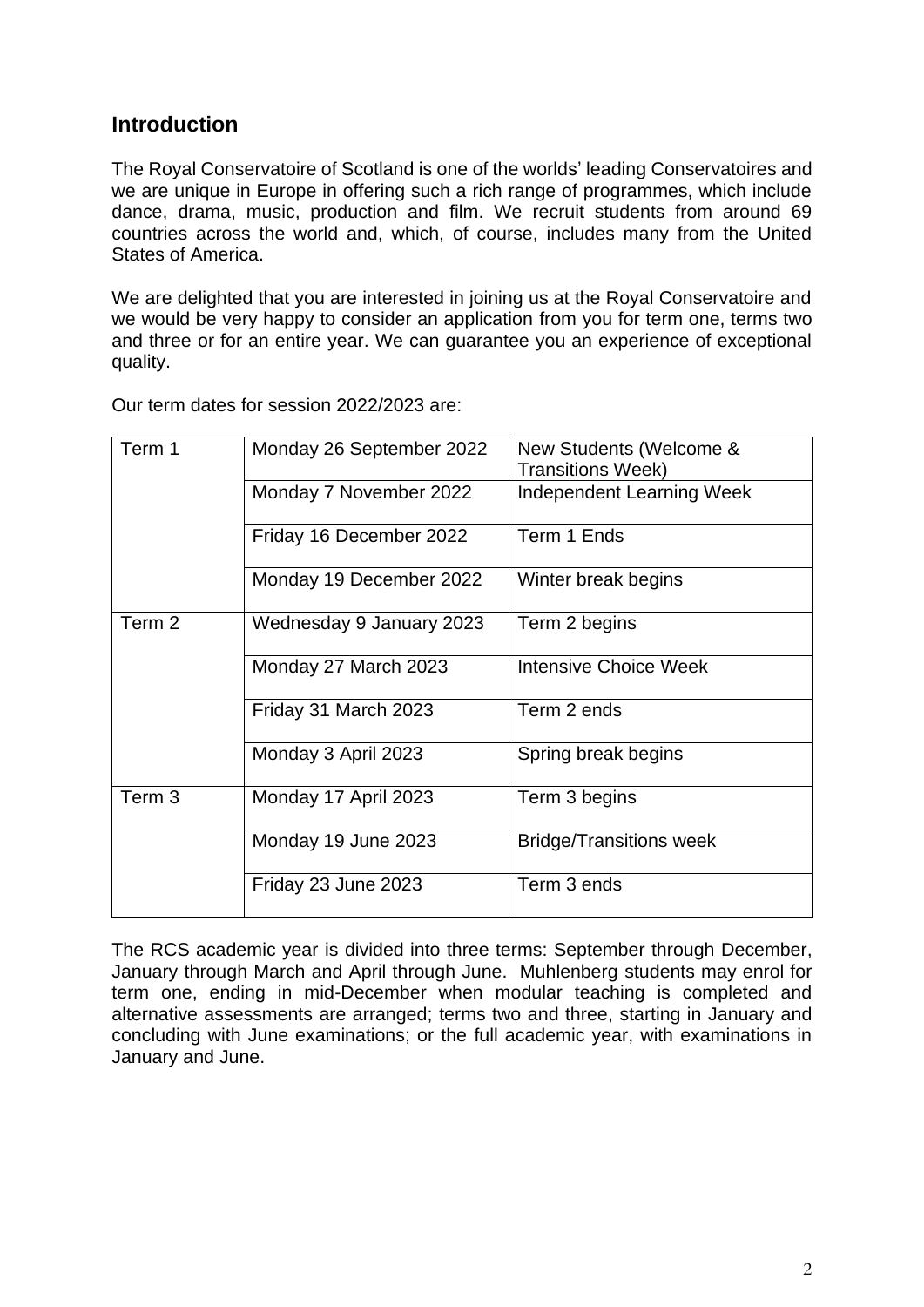# **How to Apply**

Applicants should apply using the Association of European Conservatoires' EASY application system at <https://aec.dreamapply.com/> prior to 25 March 2022. The application should be completed in full with a recording/portfolio, learning agreement, letter of motivation, CV, transcript and reference all uploaded as instructed. The learning agreement can either be generated using the Study Plan option on EASY or uploaded as an attachment. The learning agreement form for Muhlenberg applicants can be found online at <https://www.rcs.ac.uk/apply/erasmus/>

Audition feedback can be requested as per our [Feedback policy.](chrome-extension://efaidnbmnnnibpcajpcglclefindmkaj/viewer.html?pdfurl=https%3A%2F%2Fwww.rcs.ac.uk%2Fwp-content%2Fuploads%2F2021%2F01%2FFeedback-Policy.pdf&clen=106941&chunk=true)

# **Programme information and audition requirements**

# **Bachelor of Music with Honours (BMus Hons)**

The Bachelor of Music programme is a four-year full-time programme for performers and composers of outstanding potential. It is practical in focus and vocational in purpose. Its structure and content are flexibly designed to allow students to develop the full range of their abilities and pursue their musical interests and aspirations to a high level, with a view to postgraduate study or professional employment as performers, composers, teachers, or in other portfolio careers in the music profession.

Currently, there are six pathways through the BMus programme:

- Performance
- Composition
- Jazz
- Traditional Music
- Traditional Music Piping
- Joint Principal Study

It is anticipated that Muhlenberg College applicants will apply to the BMus Performance pathway for entry into either year two, three or four. Each successful applicant will have a 90-minute one-to-one lesson each week in addition to taking other core and Options modules.

The modules students will take are listed as follows. Please be aware that this information is correct as of academic year 2021/2022 but could be subject to slight revision in academic year 2022/2023. Muhlenberg College students who come to study at the Conservatoire for less than a full academic year will take fewer than 120 Scottish Credits (SCQF). The amount of credit will be calculated prior to arrival via completion of the learning agreement form.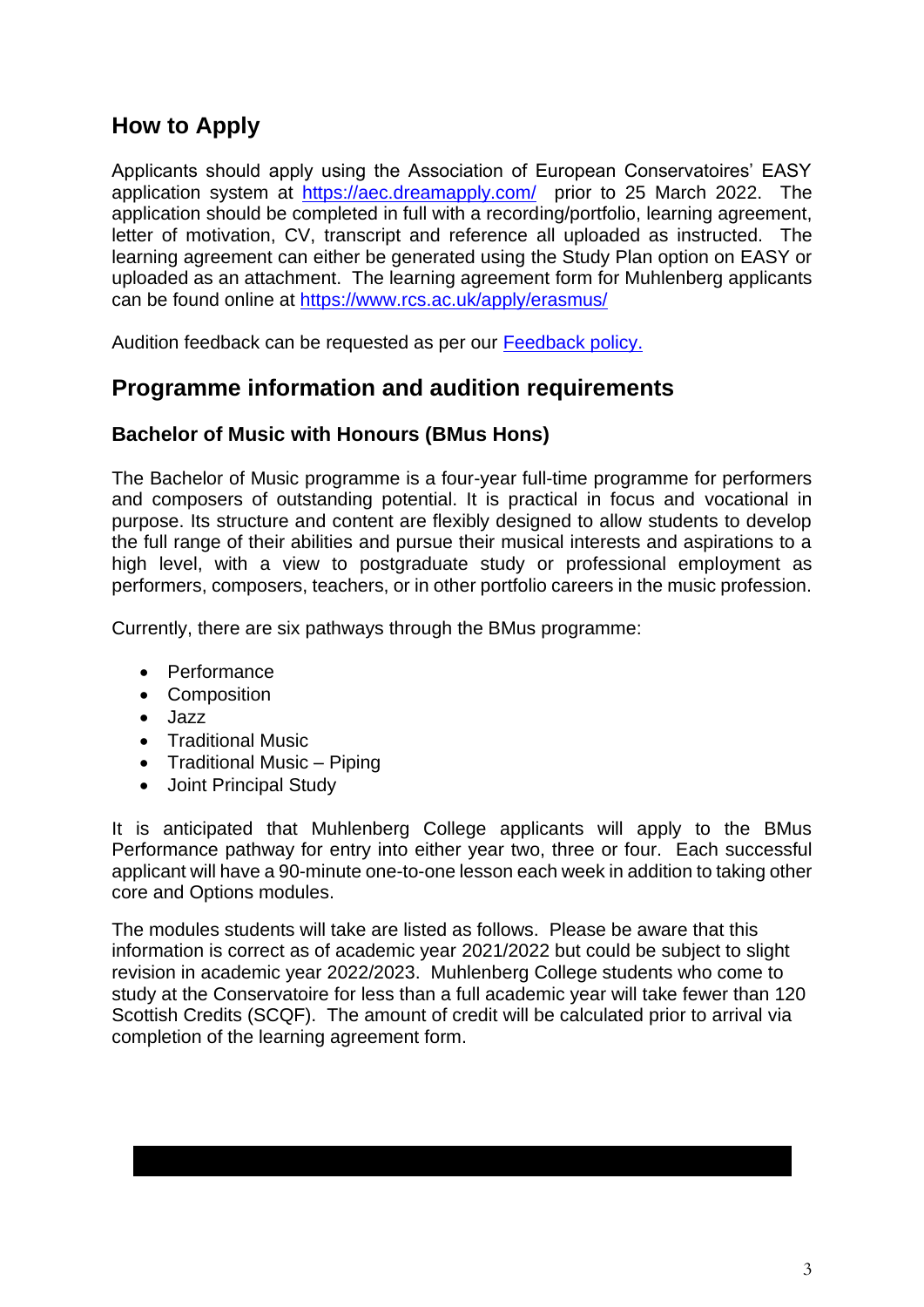| Year <sub>2</sub>                                                               |                |     |
|---------------------------------------------------------------------------------|----------------|-----|
| Performance 2                                                                   | Core           | 60  |
| <b>Integrated Music Studies 2</b>                                               | Core           | 30  |
| <b>Music Leadership</b>                                                         | Core           | 10  |
| Options (from Music/Drama/Dance/Production/Film,<br>any level)                  | <b>Options</b> | 20  |
| <b>TOTAL (SCQF)</b>                                                             |                | 120 |
|                                                                                 |                |     |
| Year <sub>3</sub>                                                               |                |     |
| Performance 3                                                                   | Core           | 60  |
| Ensemble Musician 1                                                             | Core           | 10  |
| The Teaching Musician                                                           | Core           | 10  |
| The Freelance Musician                                                          | Core           | 10  |
| Analysing Music or Researching Music and Culture<br>or Special Repertoire Topic | Core           | 10  |
| Options (from Music/Drama/Dance/Production/Film,<br>any level)                  | Options        | 20  |
| <b>TOTAL (SCQF)</b>                                                             |                |     |
|                                                                                 |                |     |
| Year <sub>4</sub>                                                               |                |     |
| Performance 4                                                                   | Core           | 80  |
| Ensemble Musician 2                                                             | Core           | 10  |
| Options (from Music/Drama/Dance/Production/Film,<br>any level)                  | <b>Options</b> | 30  |
| <b>TOTAL (SCQF)</b>                                                             |                | 120 |

Applicants should supply an audio-visual recording of a performance of two contrasted works on the principal instrument or voice. Those who play Timpani and Percussion should contact [international@rcs.ac.uk](mailto:international@rcs.ac.uk) for a list of pieces they should record. Composition applicants should submit at least two compositions (preferably recent examples) together with brief analytical notes, and recorded performances and software files wherever possible. It is important to choose music that will demonstrate present level of achievement and musical potential.

Applicants are selected primarily on the basis of merit and potential. However, due attention is also paid to the range of Principal Studies accepted in order to ensure the optimum experience for each student and to sustain the critical mass required for curricular activities, such as the symphony orchestra. All decisions will be posted on EASY.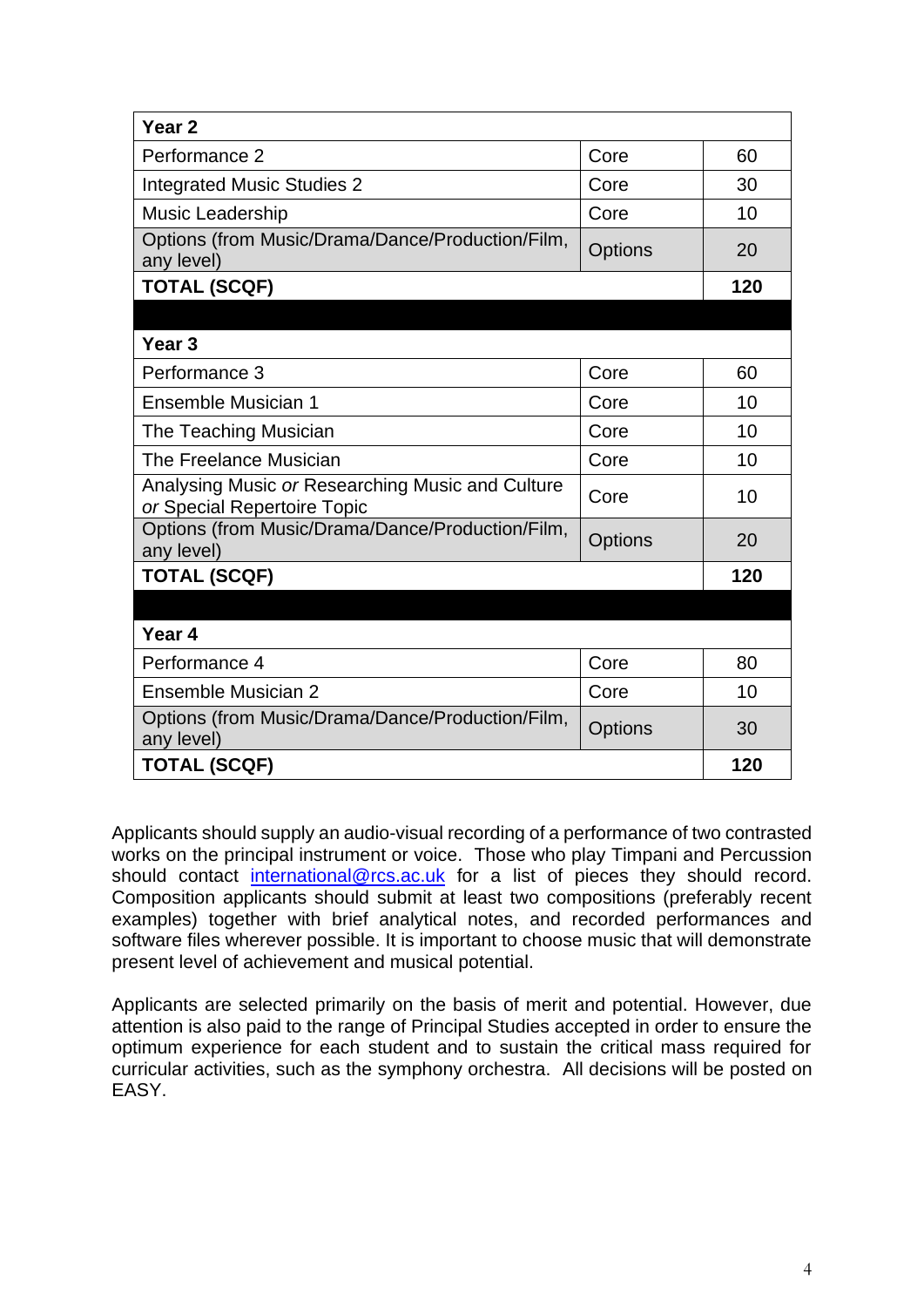# **BA (Hons) Contemporary Performance Practice**

The programme aims to:

- provide a broad-based practical study of contemporary theatre and performance
- establish the concept of praxis, a dialogue between the critical study of performance and the creative work of the artist
- provide the student with the knowledge, skills and understanding to realise the aesthetic and social potential of the making of performance with other people
- enable the student to experience various relationships to audiences, performance environments and contexts
- serve the wider performing arts profession's increasing demand for skills and aptitudes beyond the traditional understanding of theatre and the received understanding of live art and performance practices, and thereby promote employability of its graduates
- encourage the student to develop a variety of approaches and attitudes to making performance by working with professional theatre-makers and artists of the highest calibre

Our students say that studying Contemporary Performance Practice at the Royal Conservatoire is like nothing you could ever imagine. The programme is for aspiring performance-makers who wish to develop their skills as innovative and sociallyengaged performers, directors, teachers, and cultural leaders who can realise their aspirations to create and shape the future of new work. This could be the programme for you if you are passionate about creating performance, but you are unsure of what you would specifically like to do in the field.

You will be able to explore realisation of your ideas through the disciplines of performance, education, installation, movement, research and documentation. We will help you to develop your performance skills in our world-class facilities with our staff, visiting practitioners, directors and lecturers. You will have regular opportunities to take part in specialist workshops and masterclasses, you will push yourself and push boundaries, creating new works with image, action, sound and text.

Muhlenberg students will be placed in year 2 or 3 of the CPP programme. The modules students will take on the CPP programme are listed as follows. Please be aware that this information is correct as of academic year 2021/2022 but could be subject to slight revision in academic year 2022/2023. Muhlenberg College students who come to study at the Conservatoire for less than a full academic year will take fewer than 120 Scottish Credits (SCQF). The amount will be calculated prior to arrival via completion of the learning agreement form. The credit totals stated below are for indicative purposes only and could be subject to change on arrival.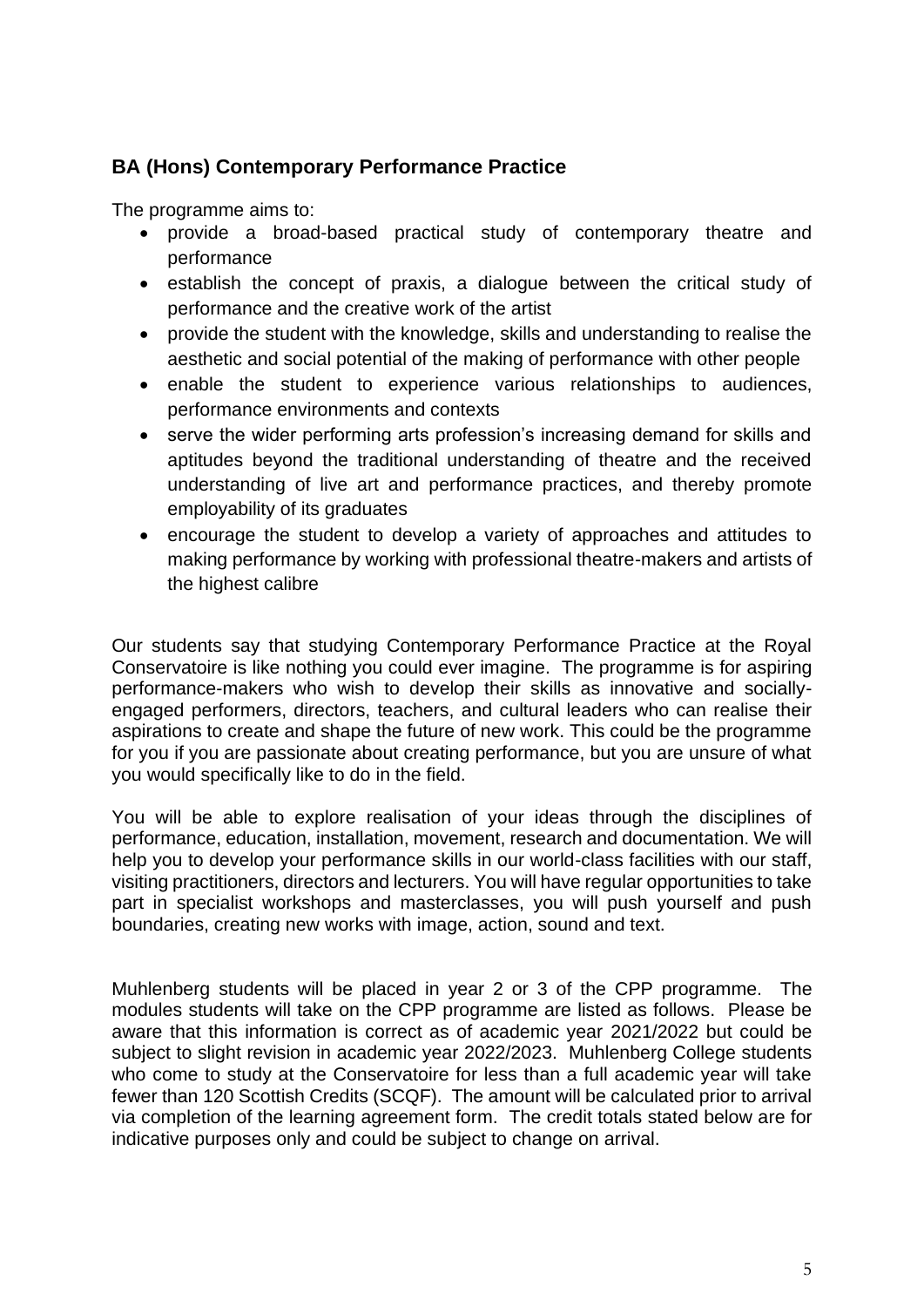|--|

| <b>Module</b>                                 | <b>SCQF Credits</b> |
|-----------------------------------------------|---------------------|
| Performance<br>Social<br>Practice:   20<br>as |                     |
| Experiment                                    |                     |
| <b>Radical Pedagogy</b>                       |                     |
| Options Module (e.g. Devised Movement   10    |                     |
| in Theatre)                                   |                     |
| Options Module (e.g. Negotiated Project)      | 10                  |
| Total                                         | 47                  |

# Bachelor of Arts Contemporary Performance Practice – **Year 2 – Terms 2 and 3**

| <b>Module</b>                       | <b>SCQF Credits</b> |
|-------------------------------------|---------------------|
| Performance as Social Practice      | 30                  |
| Application                         |                     |
| <b>Radical Pedagogy</b>             | 14                  |
| Choreography: People and Place      | 30                  |
| Options Module (e.g. Body Awareness | 10                  |
| for Performers)                     |                     |
| <b>Total</b>                        | 84                  |

# Bachelor of Arts Contemporary Performance Practice – **Year 2 – Full Academic Year**

| <b>Module</b>                           | <b>SCQF Credits</b> |
|-----------------------------------------|---------------------|
| Performance as<br>Social Practice:   20 |                     |
| Experimentation                         |                     |
| Performance as Social Practice: 30      |                     |
| Application                             |                     |
| Choreography, People and Place          | 30                  |
| <b>Radical Pedagogy</b>                 | 20                  |
| <b>Collaborative Projects</b>           | 10                  |
| <b>Options</b>                          | 10                  |
| <b>Total</b>                            | 120                 |

## Bachelor of Arts Contemporary Performance Practice – **Year 3 – Term 1**

| <b>Module</b>                                 | <b>SCQF Credits</b> |
|-----------------------------------------------|---------------------|
| Collaborations                                | 20                  |
| Options Module (e.g. Negotiated Project)   10 |                     |
| Options Module (e.g. Alexander 10             |                     |
| Technique 1 or Practical Stage Make-up)       |                     |
| <b>Total</b>                                  | 40                  |

# Bachelor of Arts Contemporary Performance Practice – **Year 3 – Terms 2 and 3**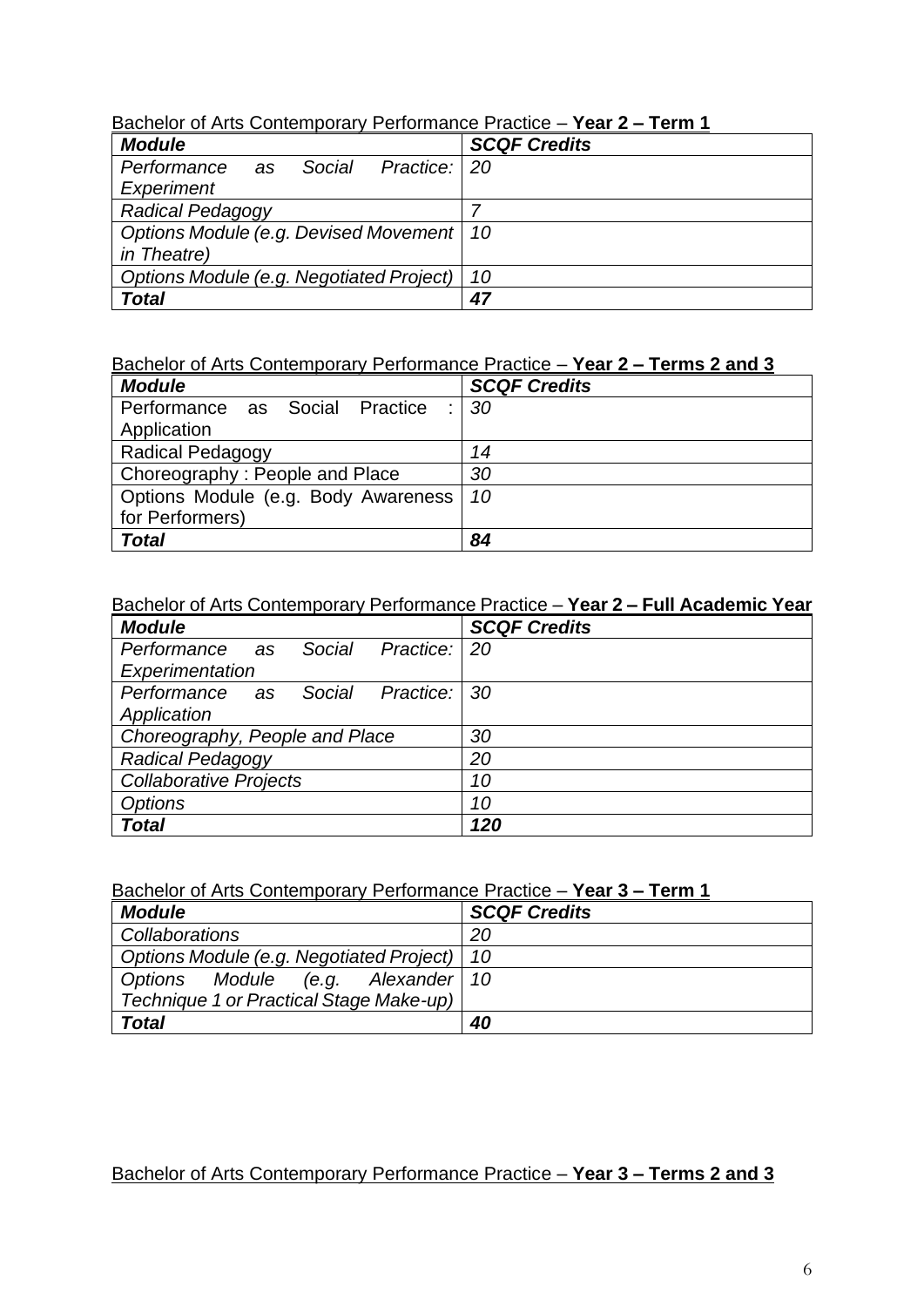| <b>Module</b>                                  | <b>SCQF Credits</b> |
|------------------------------------------------|---------------------|
| Choreographic Practice in Social Contexts   30 |                     |
|                                                |                     |
| <b>Dissertation</b>                            | 20                  |
| <b>Options</b>                                 | 10                  |
| <b>Total</b>                                   | 60                  |

#### Bachelor of Arts Contemporary Performance Practice – **Year 3 – Full Academic Year**

| <b>Module</b>              | <b>SCQF Credits</b> |
|----------------------------|---------------------|
| Collaborations             | 20                  |
| Placement                  | 20                  |
| Performance Research       | 30                  |
| <b>Performance Writing</b> | 30                  |
| <b>Options</b>             | 10                  |
| Options                    | 10                  |
| <b>Total</b>               | 120                 |

Applicants should submit the following:

- 1. An e-recording of a personal statement (straight to camera). This should include a brief overview of your background and why you are interested in studying at the Conservatoire.
- 2. An e-recording of yourself performing a short performance piece (please email [international@rcs.ac.uk](mailto:international@rcs.ac.uk) to be sent the performance piece pictures)
- 3. A performance analysis

Upon submission of your application you may be contacted for a Skype interview.

What is the Performance Piece?

- You will be invited to prepare an original, devised performance piece using as a starting point your selection from a number of pictures which will be sent to you with your invitation to attend for audition. You may, if you wish, choose elements from any or all of the pictures. They are random pictures but you may see a 'theme' in them and wish to explore that.
- The piece must last no more than 3 minutes, so time yourself.
- It does not have to be naturalistic or 'tell a 'story'.
- The main thing to avoid is performing a 'talking head'. In other words don't just perform a spoken monologue in character without any of the ideas below. Try, as far as possible to turn your ideas into images.
- Try to give your piece a structure (even though it's only 3 minutes) for example, you may begin and end with the same 'moment' in time.

Your piece may include one, some or all of the following: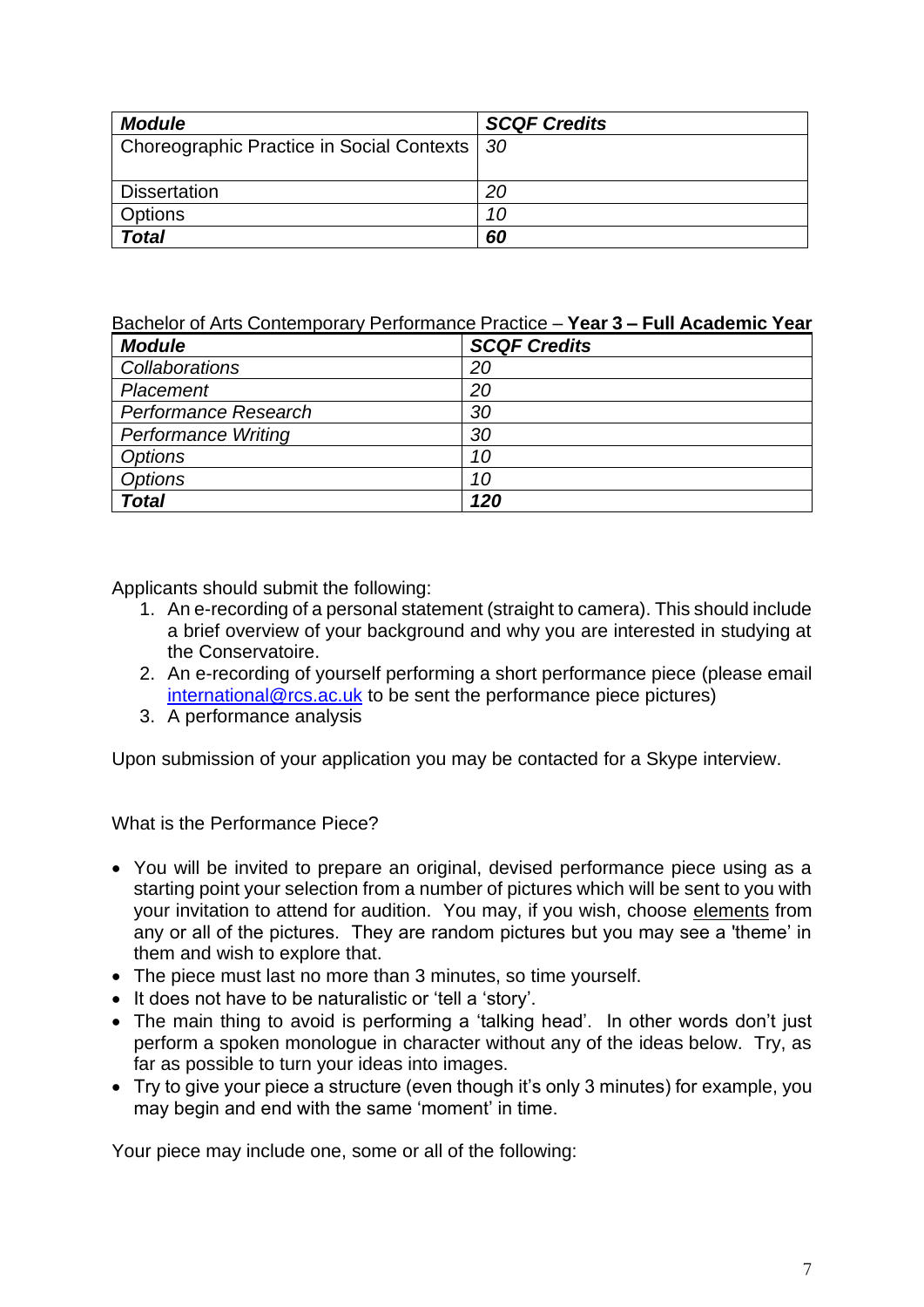- Real objects: e.g. teapot, iron, hat, suitcase, clothing etc.
- Symbolic objects: e.g. cross, flower, mask, etc.
- Spoken word: e.g. text you've written yourself, text from a play, text from a poem, a newspaper article, a politician's speech etc.
- Action and movement: e.g. gestures, everyday activity, found activity (copying the way someone you see in the street walks, an air hostess giving emergency instructions, someone dancing in a club etc.), dance etc.
- Music: e.g. a song sung live, music and/or sound recorded onto MP3 or CD, music played by you on an instrument etc.

The Written Exercise – Performance Analysis

You are invited to write about a live performance event you have seen recently, saying what you liked/disliked about it and why. You are asked to explain why this performance was an important experience for you. The written Performance Analysis will give us an indication of your ability to communicate your ideas about performance in good written English. You are advised to write about a live performance event which you feel strongly about. Your Performance Analysis should be no longer than 500 words and must be all your own work.

# **BA Production Technology and Management (BA PTM) / BA Production Arts and Design (BA PAD)**

BA PTM - This programme is for students who wish to train in one or more of the following areas:

- Stage Management
- Lighting
- Stage Technology
- Sound Technology

BA PAD – This programme is for students aspiring to a career as a Production Artist or a Set/Costume Designer in the performing arts sectors of the creative industries specialising in one or more of the following areas:

- Scenic Art
- Costume Construction
- Set Construction
- Prop-making
- Set and Costume Design

The programme will allow you to develop your abilities in a real world context, with a focus on building high-level practical skills but allowing you to take on greater responsibility for the management of resources and leadership in productions if you choose. We will help you to develop the specialist practical, aesthetic, and conceptual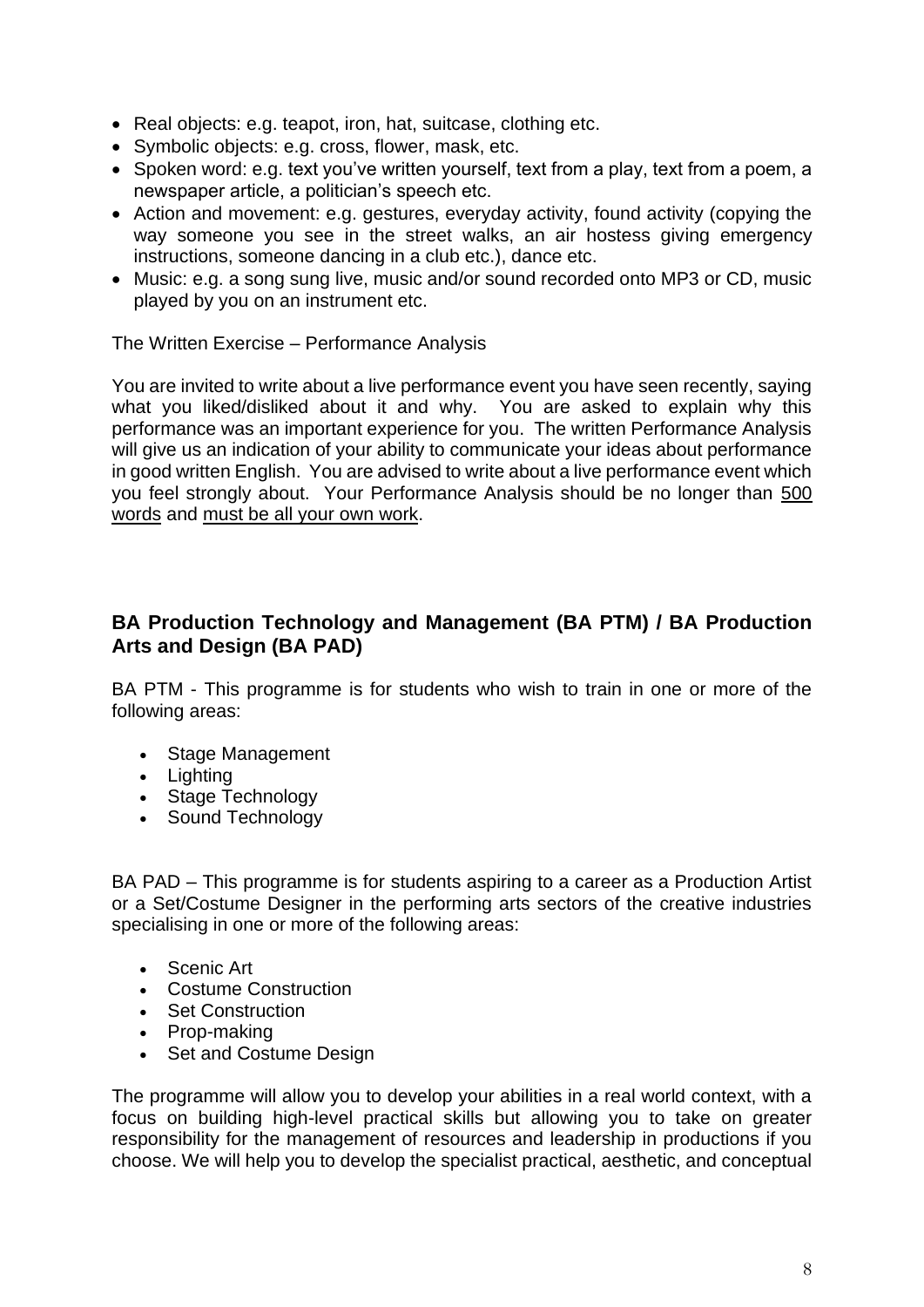skills, confidence, and professionalism to work collaboratively with directors, producers, and performers.

Students on this programme are very self-motivated. There are no regular classes as most of the learning is done on live productions. Most of the main fully produced shows are in the drama studio (Chandler Theatre) or in the proscenium theatre (New Athenaeum). There are shows in production all year round so there is always something going on. For example, in term one of academic year 18/19 there were two final year acting shows in the main theatre and another in the studio as well as a musical and two weeks of fringe-style devised work in the studio. There are also some other smaller works such as opera and musical theatre showcases in the music venues too (the Conservatoire has a concert hall, a recital room and an opera studio).

Teaching is in blocks - one at the start of year one and one in the middle of year two. Outside of these teaching blocks, Tuesday through to Friday/Saturday is all production work. Personal and Professional Development classes take place on a Monday along with Options (modules delivered by other programmes) and tutorials/group meetings.

There are 20 students in each of the three years of the BA PTM programme. These students are spread across four subject areas of stage management, lighting, stage technology and sound technology. In stage management, there are around 6 students in each year (18 in total across the whole programme) with two full-time stage management staff.

All Muhlenberg students are provided with a pair of steel toe-capped safety boots and other safety equipment. Muhlenberg students are also exempt from paying the consumables fee, i.e. levy.

Muhlenberg students will usually be placed in year 2 of the BA PAD or PA PTM programmes but the Head of Production reserves the right to offer places in year 1. Applicants for BA PTM can apply to come in either term 1 or terms 2 and 3. However, terms 2 and 3 are preferable, because there is a lot more classroom teaching in year 2 in March. There is also the chance to take on a more senior show role as well.

The modules students will take on the BA PAD and BA PTM programmes are listed as follows. Please be aware that this information is correct as of academic year 2021/2022 but could be subject to slight revision in academic year 2022/2023. Muhlenberg College students who come to study at the Conservatoire for less than a full academic year will take fewer than 120 Scottish Credits (SCQF). The precise amount will be calculated prior to arrival via completion of the learning agreement form. The credit totals stated below are for indicative purposes only and could be subject to change on arrival.

| <b>Module</b>                 | <b>SCQF Credits</b> |
|-------------------------------|---------------------|
| <b>The Production Context</b> | 30                  |
| Options                       | 10                  |
| <b>Total</b>                  | 40                  |

## Bachelor of Arts Production Arts and Design – **Year 2 – Term 1**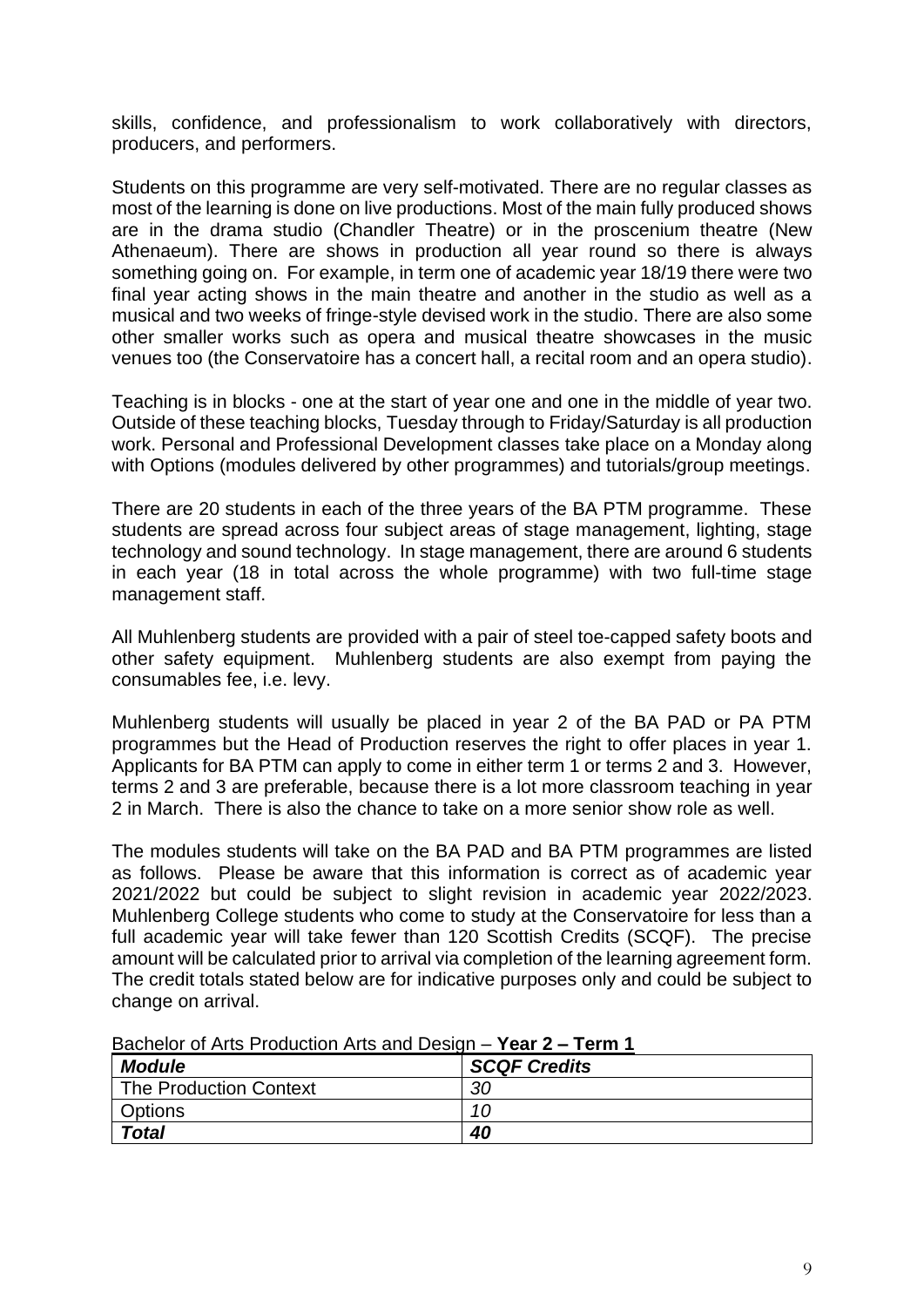| <b>Davilous U. Alito I Toddotion Alito and Dobign</b><br>$1$ val $2 - 1$ villio 2 and 0 |                     |
|-----------------------------------------------------------------------------------------|---------------------|
| <b>Module</b>                                                                           | <b>SCQF Credits</b> |
| Minor Subject Allocation 2                                                              | 10                  |
| <b>Self Promotion</b>                                                                   | 10                  |
| Design in Practice                                                                      | 40                  |
| <b>Total</b>                                                                            | 60                  |

## Bachelor of Arts Production Arts and Design – **Year 2 – Terms 2 and 3**

# Bachelor of Arts Production Art and Design – **Year 2 – Full Academic Year**

| <b>Module</b>                       | <b>SCQF Credits</b> |
|-------------------------------------|---------------------|
| <b>Major Subject Allocation 2</b>   | 30                  |
| <b>AND</b>                          |                     |
| <b>Minor Subject Allocation 2</b>   | 10                  |
| 0R                                  |                     |
| <b>The Production Context</b>       | 30                  |
| AND                                 |                     |
| <b>Minor Subject Allocation 2</b>   | 10                  |
| OR.                                 |                     |
| <b>Major Subject Allocation 2</b>   | 40                  |
| (Extended)                          |                     |
| OR.                                 |                     |
| <b>The Production Context</b>       | 40                  |
| (Extended)                          |                     |
| <b>Self-Awareness and Promotion</b> | 20                  |
| <b>Visual Communication Skills</b>  | 10                  |
| <b>Major Subject Allocation 3</b>   |                     |
| 0R                                  | 30                  |
| Design in Practice                  |                     |
| <b>Options</b>                      | 10                  |
| <b>Options</b>                      | 10                  |
| <b>Total</b>                        | 120                 |

# Bachelor of Arts Production Technology and Management – **Year 2 – Term 1**

| <b>Module</b>                              | <b>SCQF Credits</b> |
|--------------------------------------------|---------------------|
| Personal and Professional Development   10 |                     |
|                                            |                     |
| Communication 2                            | 10                  |
| Stagecraft 2                               | 10                  |
| Negotiated Project (10) or (20)            | 10 or 20            |
| <b>Total</b>                               | 40 or 50            |

# Bachelor of Arts Production Technology and Management – **Year 2 – Terms 2 and 3**

| <b>Module</b>                              | <b>SCQF Credits</b> |
|--------------------------------------------|---------------------|
| Personal and Professional Development   13 |                     |
|                                            |                     |
| Stagecraft 2                               |                     |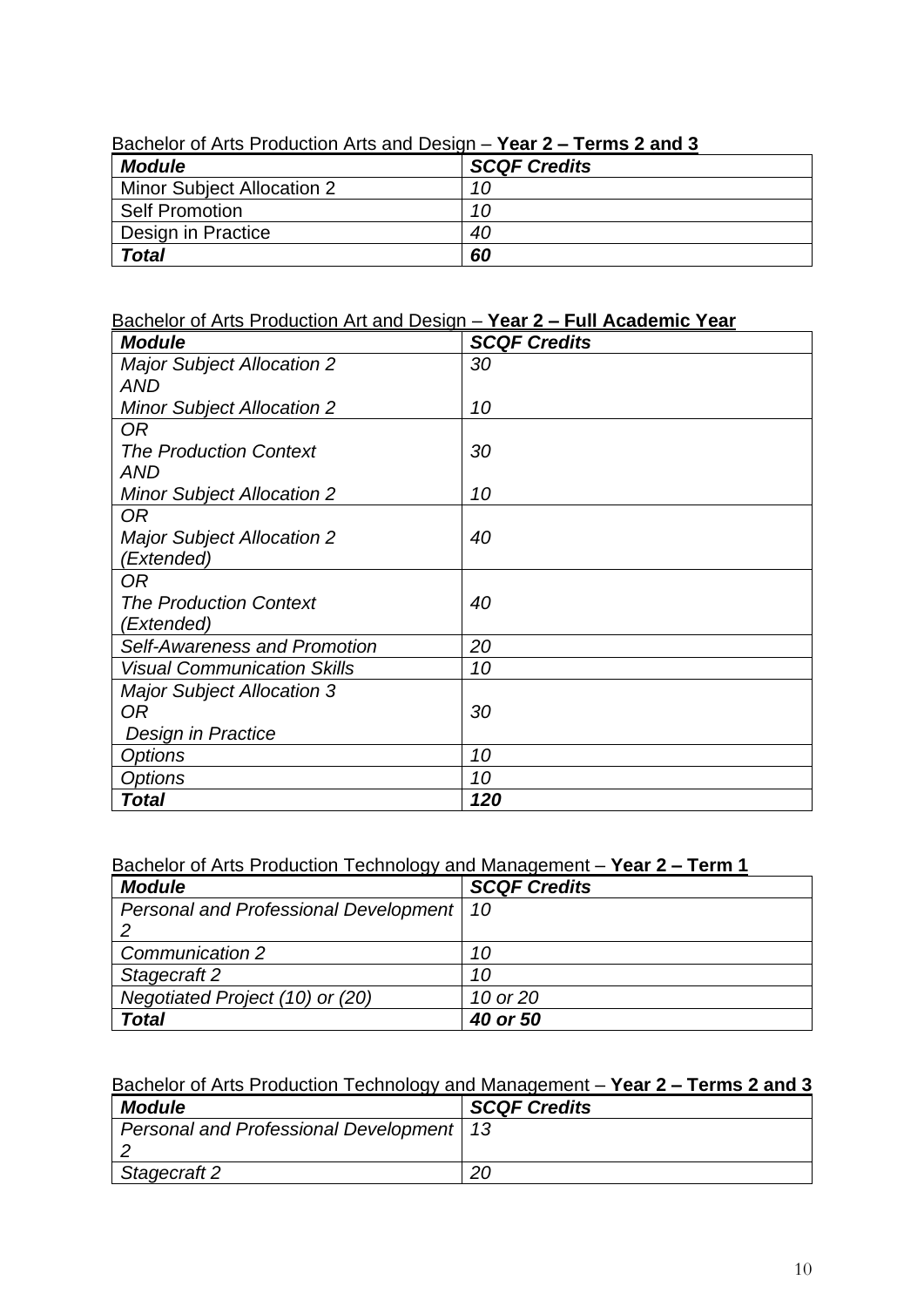| Communication 2     | nr. |
|---------------------|-----|
| <b>Management 2</b> | 12  |
| Options             |     |
| <b>Total</b>        | 76  |

Bachelor of Arts Production Technology and Management – **Year 2 – Full Academic Year**

| <b>Module</b>                         | <b>SCQF Credits</b> |
|---------------------------------------|---------------------|
| Stagecraft 2                          | 30                  |
| Communication 2                       | 30                  |
| <b>Management 2</b>                   | 20                  |
| Personal and Professional Development | 20                  |
|                                       |                     |
| <b>Options</b>                        | 10                  |
| <b>Options</b>                        | 10                  |
| <b>Total</b>                          | 120                 |

Applicants should submit examples of your work via EASY which might take the form of at least some of the following, depending on your specialism:

- Art portfolios, sketches, models, photographs
- Samples of practical work such as props, costume, small pieces of woodwork etc.
- Prompt books, cue sheets and other production related documentation.
- Set and/or costume designs either as sketches, renderings or three-dimensional models.
- Examples of lighting and/or sound designs.
- Rigging plans or technical specifications sheets.
- Evidence of previous production experience such as press cuttings or programmes, whether at school, amateur level or professionally.

You may also be asked to complete a written exercise and/or invited to an interview via Skype.

The application review panel will be assessing, amongst other things;

- The relevance and validity of your previous experiences, both academic and production-related.
- Your ability to analyse production requirements, make appropriate decisions and communicate and defend your conclusions.
- Your understanding of the Technical and Production Arts industry and the nature of the training programme have applied for.
- Your career aspirations and approach to achieving your goals.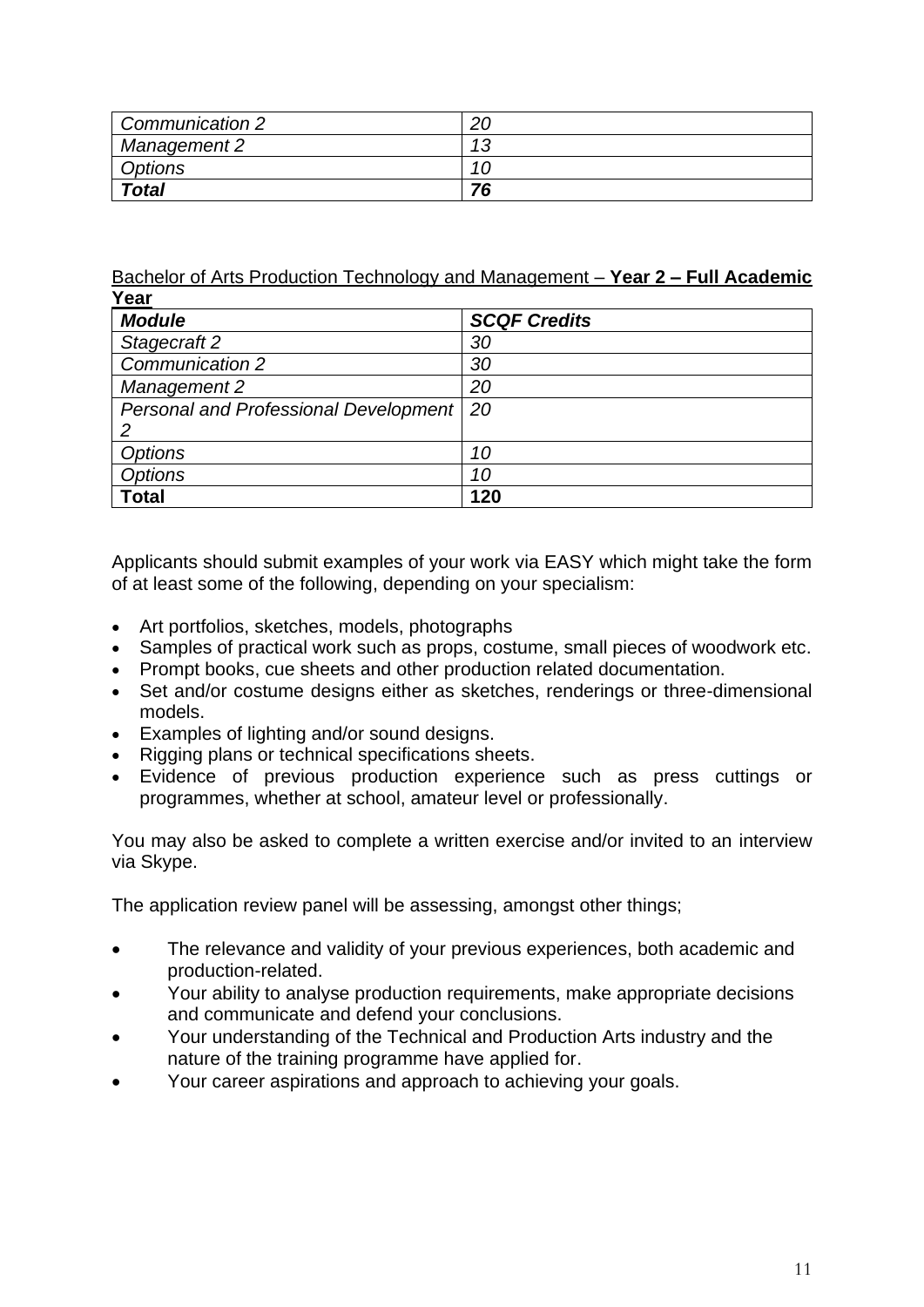# **BA Modern Ballet**

The BA Modern Ballet programme is delivered in partnership with Scottish Ballet. This three-year programme is designed to help you build a robust classical technique and prepare you for the profession as a confident, versatile and technically strong dancer. You will graduate with the skills required by professional ballet companies as well as the ability to communicate effectively with an audience through the performance of a wide variety of classical, modern and contemporary choreography.

Our partnership with Scottish Ballet provides numerous opportunities, allowing you to gain invaluable insight into professional life. You will work regularly with Scottish Ballet staff and dancers, and internationally-acclaimed teachers and choreographers. You will have the opportunity to participate in performances or placements.

Our facilities are among the best in Europe and feature state-of-the-art dance studios and professional venues, as well as a whole range of other facilities to support you. You will take part in numerous performance opportunities, within a variety of environments and contexts, further enhancing the breadth of training and enhancing your employability. We aim to train you to be versatile and adept across a variety of styles to prepare you to work both in the UK and internationally.

A typical week consists of daily ballet class, classes in pas de deux, contemporary dance, repertoire, pointe work, virtuosity, contextual studies, Pilates and Gyrotonics. Students have the opportunity to work individually with tutors on techniques and repertoire solos. In addition, there will be observation sessions at Scottish Ballet and work with Company members where appropriate. The timetable is predominately practical (general 9am to 5pm) with additional Saturday morning sessions.

The programme aims to:

- develop the individual technique of each student, focused towards a career as a professional dancer and giving them the opportunity to achieve their full potential
- create critically self-reflective dancers who are able to perform a variety of styles and dance techniques with artistic integrity and document and communicate their experiences
- provide a structured experience of a diverse range of classical and modern repertoire, through which students will gain an understanding of the stylistic and physical demands of different dance genres and their performance potential.
- facilitate students to work effectively and creatively as individual artists and in collaboration with others
- equip students with knowledge, understanding and maintenance of safe dance practice
- provide opportunities for students to work with a range of nationally and internationally-recognised professionals, towards the student gaining further insight and knowledge and the ability to work in a variety of diverse cultural contexts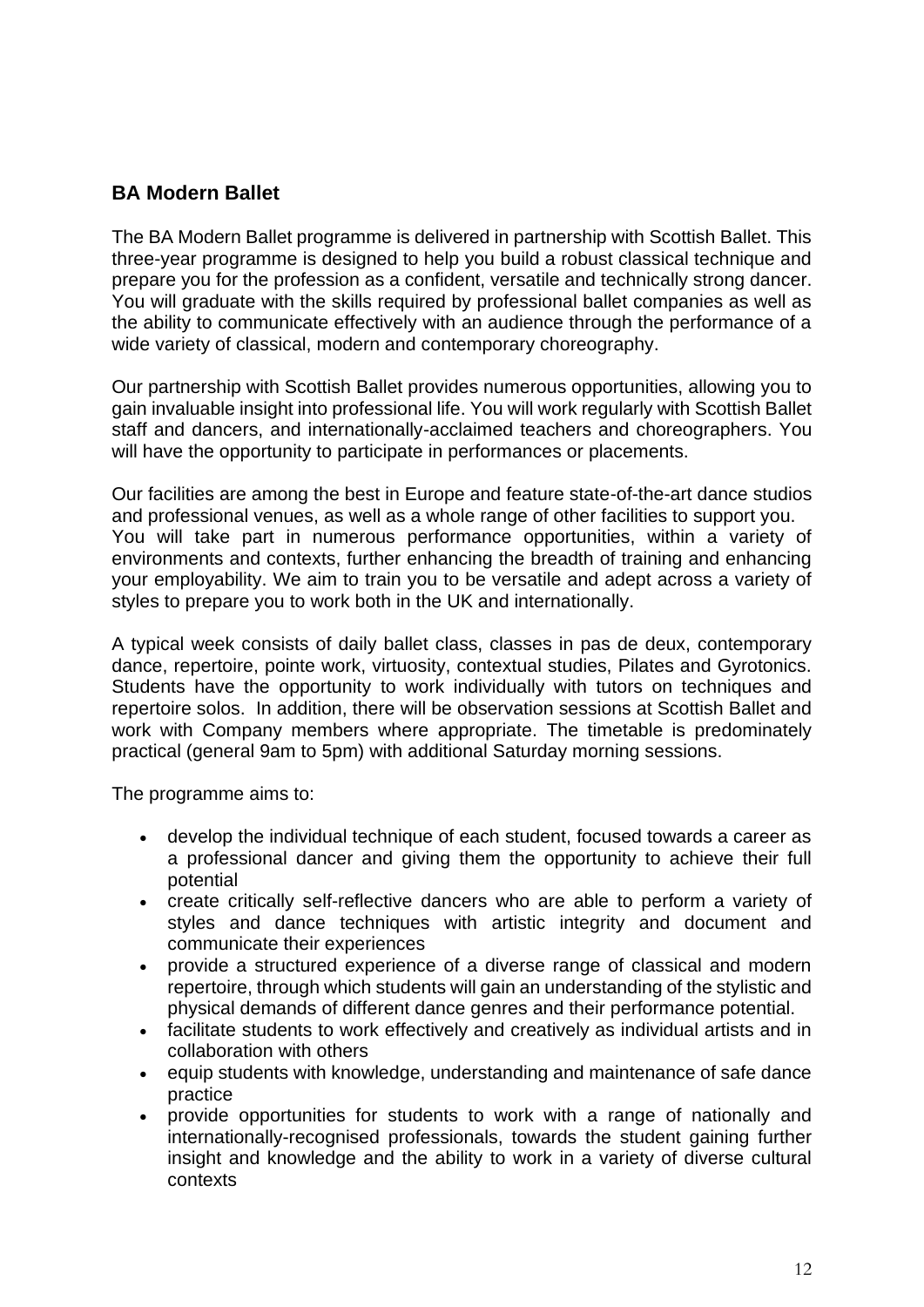Applicants should submit a recording via EASY and ensure that you chapter each section clearly. The camera should be positioned so that the full range of movements is shown. Practice clothes and soft ballet shoes should be worn.

**Barre Work** (Exercises should be performed on both sides)

Approximately 15 minutes, including:

- Plies
- Battements Tendus and Battements Glisses
- Ronds de Jambes and Battements Fondus
- Adage
- Grands Battements

Applicants should give details of the highest level of external examination attained (if any), the date and the mark awarded. They should also state which Dance Society this was with (i.e. RAD, ISTD, etc.). It should be noted that this is **not** a prerequisite for audition and merely an indication of level. This should be noted in the letter of motivation.

## **Photographs**

Applicants should upload the following photographs to EASY. If this is *not* possible they should be emailed to [international@rcs.ac.uk](mailto:international@rcs.ac.uk)

- (i) Demi-plie en face, arms in bras bas
- $(ii)$  Degage a la seconde, arms in  $2<sup>nd</sup>$  position
- (iii) Arabesque en l'air, facing decote (side)
- (iv) Girls only  $2^{nd}$  position en pointe, arms in  $5^{th}$  position

The photographs do not need to be professionally taken but should be against a plain background and of good quality. Applicants should be photographed in leotard and tights

#### **Centre Practice and Allegro**

Approximately 20 minutes, including:

- Battements Tendus/Glisses/Grands Battements
- Adage
- Pirouettes can be taken from  $5<sup>th</sup>$ , 4<sup>th</sup> and/or  $2<sup>nd</sup>$  position, shown both en dehors and en dedans. Pirouettes should be performed on both the right and the left side
- Petit Allegro/Warm-up jump
- Allegro enchainement
- One grand allegro enchainement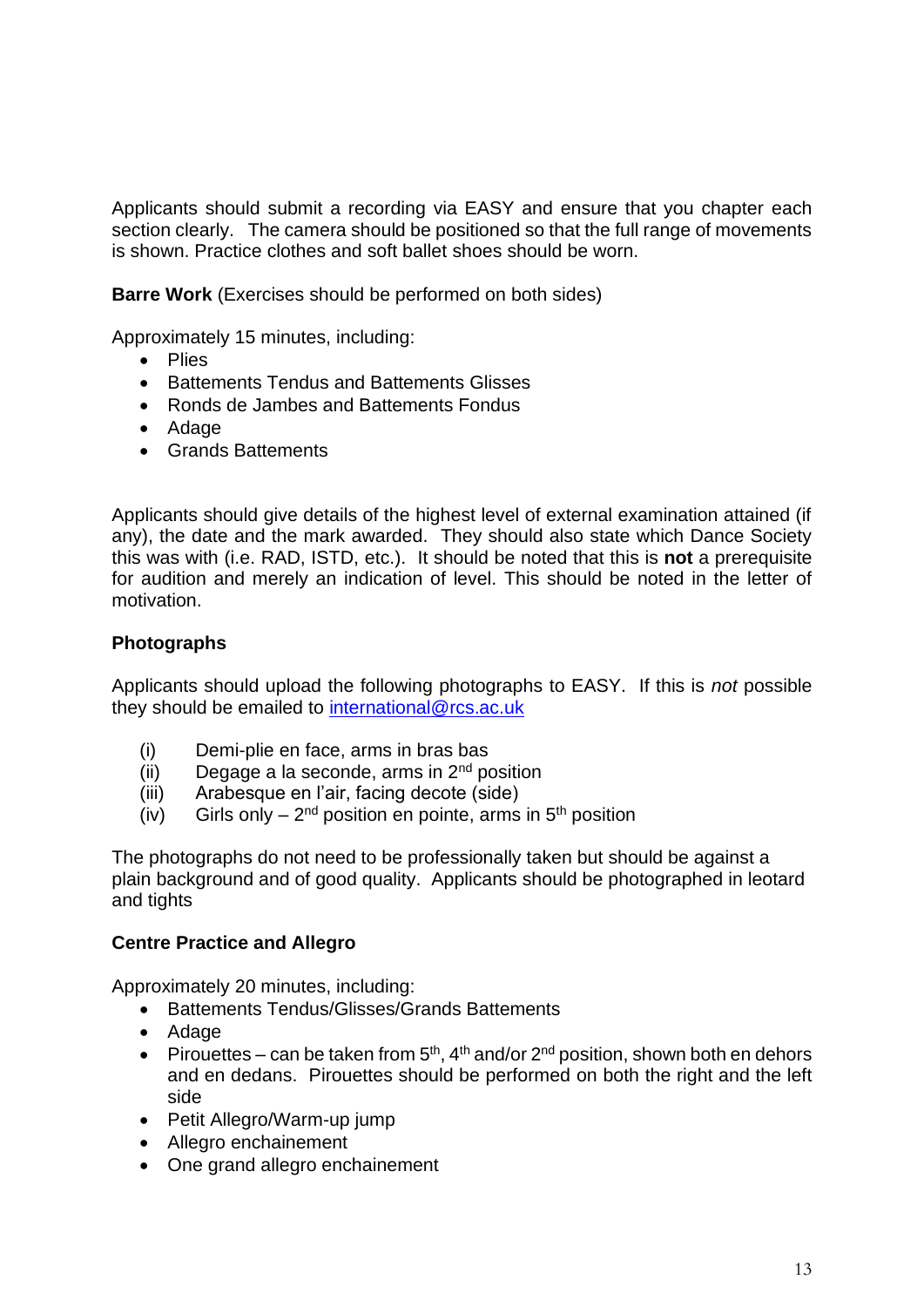# **Females**

In addition to the above, females should show a short example of pointe work.

# **General Academic Information**

# **What are Options modules?**

All exchange students should take at least one Options module. Options are 10 or 20-credit modules spread across all the disciplines of music, drama, dance and film and they give students the opportunity to study subjects outside of their area of primary focus. Degree-seeking students take priority and so you may not get your first choice. If you're coming here in term 1 or terms 2 and 3 you will usually take one Options module and if you're coming here for the full academic year you will usually take two Options modules. The most popular Options modules taken by exchange students are:

- Negotiated Project
- Alexander Technique 1
- Practical Stage Make-up
- Body Awareness for Performers
- Philosophy of Art and Culture
- Rhythm Theory 1
- Compositional Techniques : 1900 Present Day

However, you may choose another from the list if you wish to (subject to space and any pre-requisites). If you're offered a place at the Conservatoire, you will be contacted by email and asked to select your top three preferences. Current Options module descriptors can be viewed at [Options List](https://inspire.rcs.ac.uk/course/view.php?id=5019)

#### **What are credits?**

The Conservatoire delivers modules that have a credit rating mapped to SCQF (Scottish Credit and Qualifications Framework) levels.

Each 'credit' equates to 10 hours of notional student effort. This is not 10 hours of classroom time, but the number of hours it will take to complete the module. For example, if a module is 20 credits, we think it needs 200 hours of work to achieve the learning outcomes. Your timetable might show 100 hours of rehearsal, but, when you add the time you spend researching, developing ideas independently and performing, etc. it totals 200 hours, therefore 20 credits.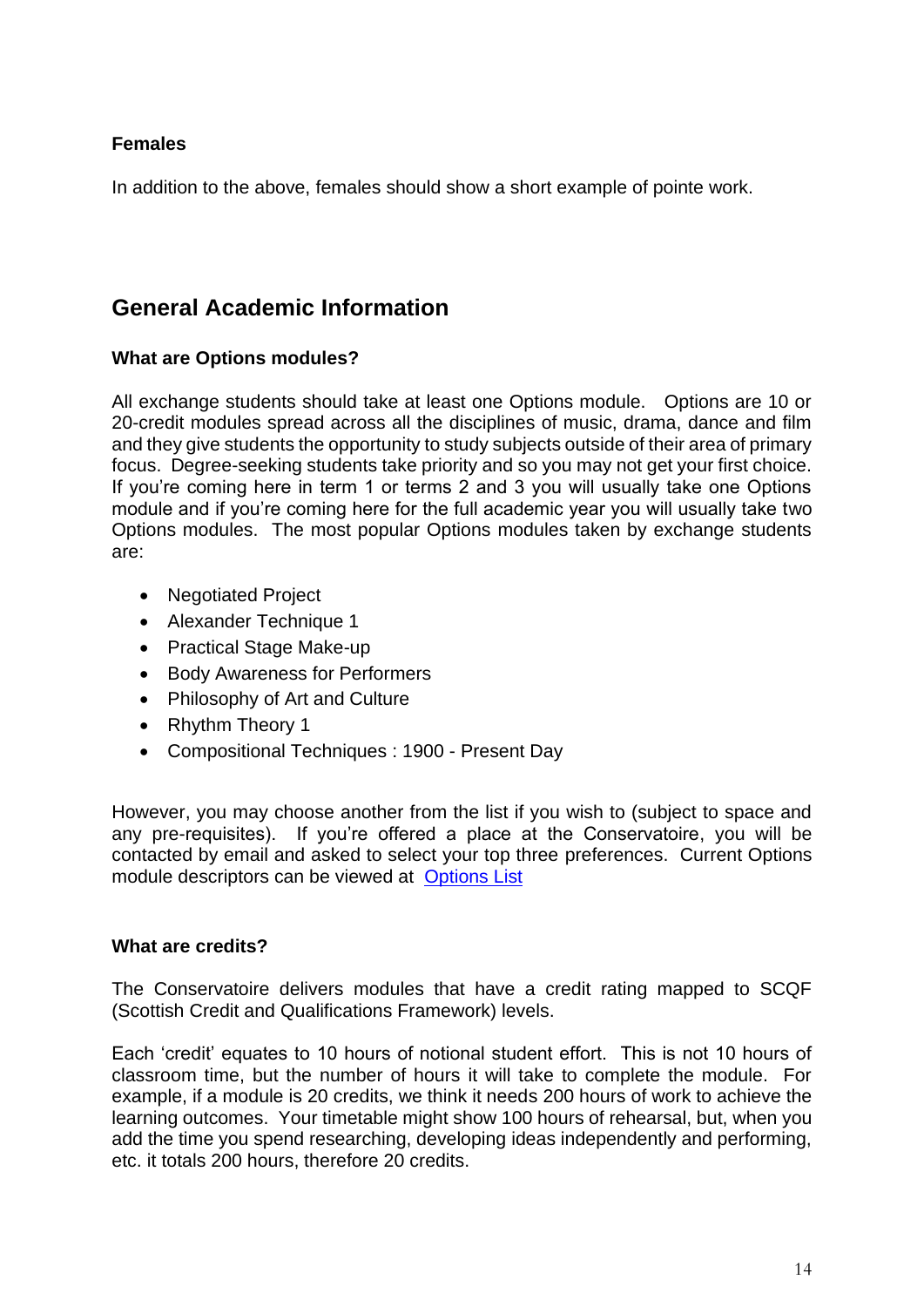SCQF credits = 0.25 USA credits. For example, a module worth 10 SCQF credits is equal 2.5 USA credits.

# **How will I be assessed?**

Once your modules have been finalised and you have met with your Head of Programme, each of your assessments will be listed on your Student Contract. Your Student Contract is an electronic record individual to you. It is very important as it lists all your modules for your study abroad period.

There are lots of different assessment types – for example it could be an essay or a presentation or a performance.

The programme handbook will give you more details about the requirements of the assessment. If you are unsure, you should speak to the module co-ordinator (or the Programme Support Administrator within the AAS Office).

You have to pass every assessment to be awarded the credits for the module.

#### **How many credits will I be awarded?**

The number of credits that you are working towards is listed on your Student Contract. If you successfully complete your assessments, these are the number of credits that will be awarded and listed on your transcript.

We expect you to take an appropriate number of credits for the duration of your studies.

- Full year = **120 credits**
- One term = **40 credits**
- Two terms = **80 credits**

Whilst your module profile might not equate to exactly this number of credits, this is a guide to the number of credits that you should expect to be able to achieve.

Students will enrol in a standard full-time study load and complete all relevant assessments in accordance with the rules and regulations of the Conservatoire.

Students studying for terms two and three or for the full academic year must sit any final examinations attached to the modular courses they study. Students in term one will have alternative final assessments arranged for them prior to departure. Students will meet with their Head of Programme to determine their assessment schedule.

#### **How will I be graded?**

The Conservatoire uses a mix of graded assessments and assessments that will result in a pass/fail grade. Some of your modules may be graded Pass or Fail. In these cases, this is the grade and you will not receive an alpha-numeric grade.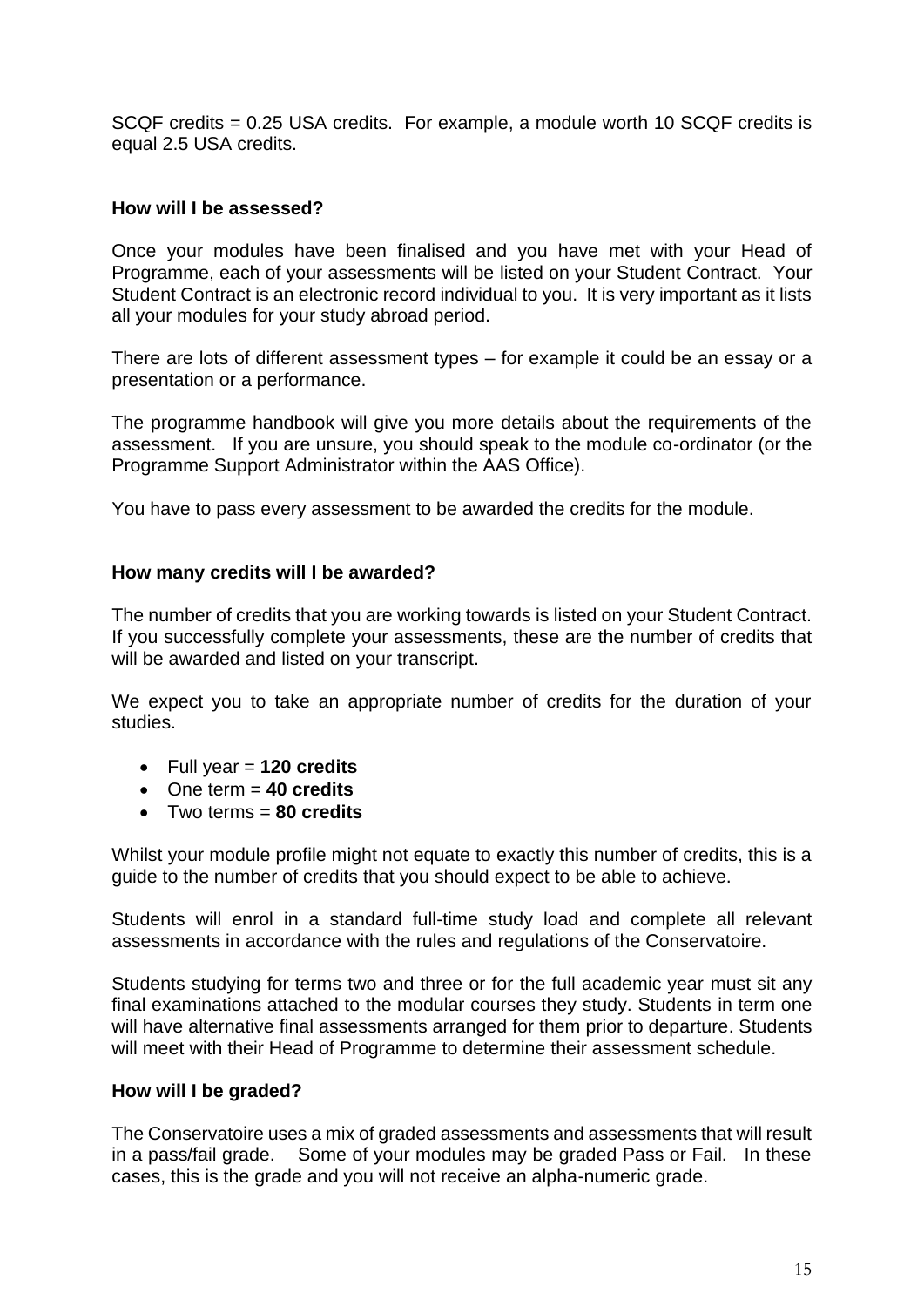Your Student Contract shows whether the assessment is graded or pass/fail.

The assessment scale is:

| <b>Common Assessment Scale</b> | <b>Descriptor</b>             |
|--------------------------------|-------------------------------|
| A1                             | <b>Excellent</b>              |
| A2<br>A3<br>A4                 |                               |
|                                |                               |
|                                |                               |
| A <sub>5</sub>                 |                               |
| B <sub>1</sub>                 | <b>Very Good</b>              |
| <b>B2</b>                      |                               |
| B <sub>3</sub>                 |                               |
|                                |                               |
|                                | Good                          |
| $rac{C1}{C2}$ $rac{C3}{D1}$    |                               |
|                                | Satisfactory                  |
| $\overline{D2}$                |                               |
| D <sub>3</sub>                 | Adequate                      |
| <b>PASS</b>                    |                               |
| <b>FAIL</b>                    |                               |
| E <sub>1</sub>                 | Inadequate/Fail               |
| E <sub>2</sub>                 |                               |
| F                              | Serious fail                  |
| <b>NS</b>                      | Non-submission/Non-appearance |

#### **When will my assessment take place?**

You will find details in your programme handbook; on your timetable (Asimut) or on your Student Contract. If you aren't sure when your assessment is taking place, your module co-ordinator will be able to help.

In some cases your assessment might be scheduled differently from others on the module. This will be to allow you the opportunity to complete the assessment before your study abroad period finishes.

#### **What if I fail an assessment – will I be offered a resit?**

If you fail any of your assessments, we will let your home institution know. Depending on the nature of the assessment, it might be possible for us to offer you a resit (for assessments that can be submitted remotely or if the resit can be taken before you finish your study abroad period).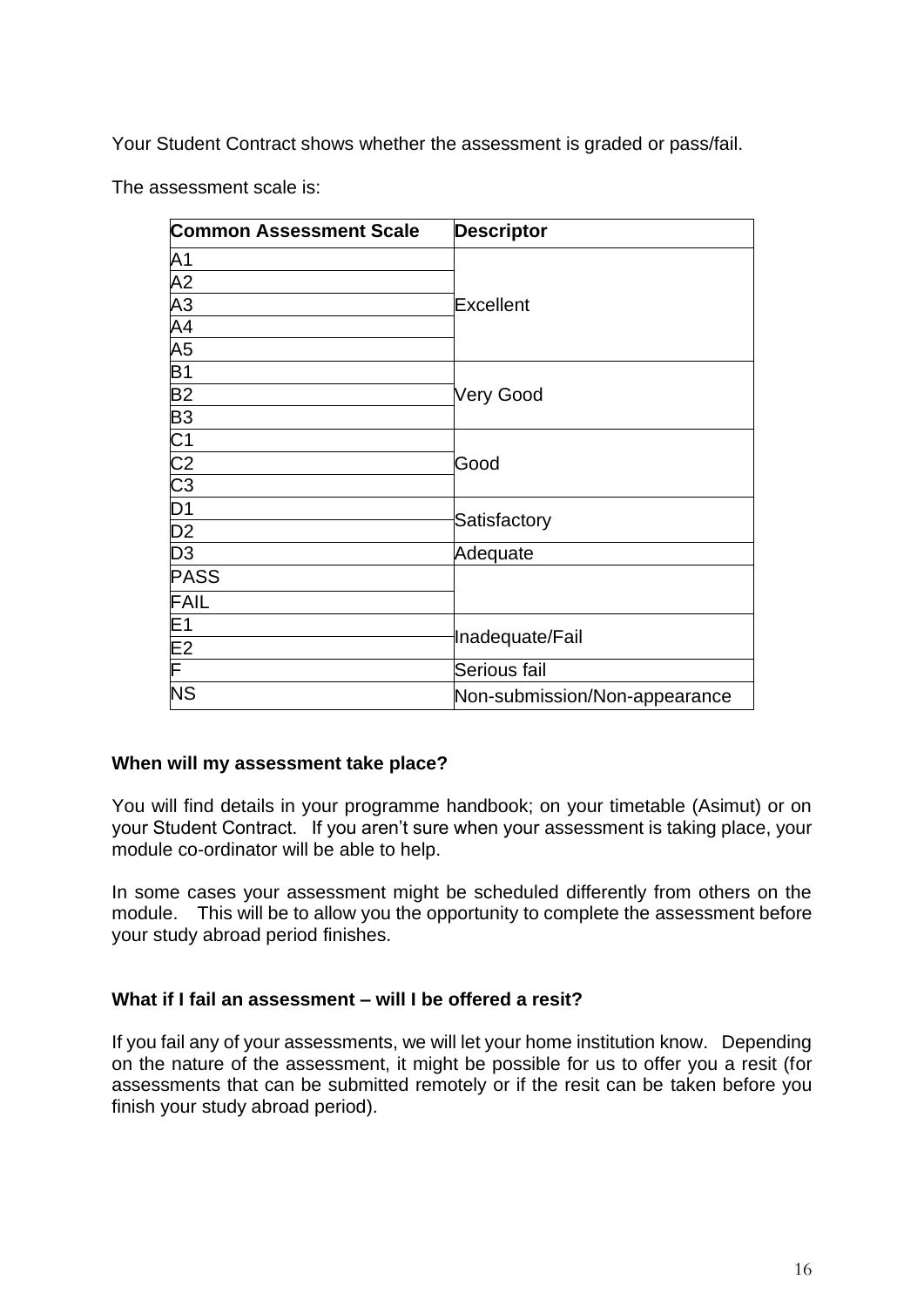Whether the Conservatoire provides you with a resit opportunity will be agreed with Muhlenberg College. Muhlenberg College's regulations will apply and it will be for them to decide how you overtake the failed credits.

If you have failed an assessment you can speak to a member of the International and Student Experience team who will be able to contact your study abroad co-ordinator at your home institution.

## **What will happen if I don't submit an assessment?**

Work submitted late will not be accepted and will be recorded as a failure due to nonsubmission. If you do not submit your assessment on time, this will not be accepted and you will fail. If you do not attend a published assessment (such as a performance), you will also be failed due to non-submission/ no-show.

## **Can I have an extension?**

For some assessments this might be possible. You should apply for an extension to your deadline using an Extension Request Form (downloadable from your Student Contract). Extensions should normally be requested a minimum of 48 hours in advance of the deadline and are usually only granted for 1 or 2 working days, exceptionally for a maximum of 7 calendar days.

You will not be granted an extension for after your study abroad period has finished.

#### **I'm unwell, what should I do?**

The first thing to do is to log your absence via Asimut. If you're going to miss a formal assessment you should contact either the module co-ordinator or your Programme Support Administrator.

If you miss any assessments due to illness you must follow the Personal Mitigating Circumstances (PMC) procedure. You should submit a PMC form and documentary evidence as soon as possible once you are well enough to do so.

If you are absent for more than 7 calendar days due to illness, you must submit a PMC form and medical evidence – even if you haven't missed any assessments.

It's really important that you follow this procedure or you could be failed due to nonsubmission/attendance.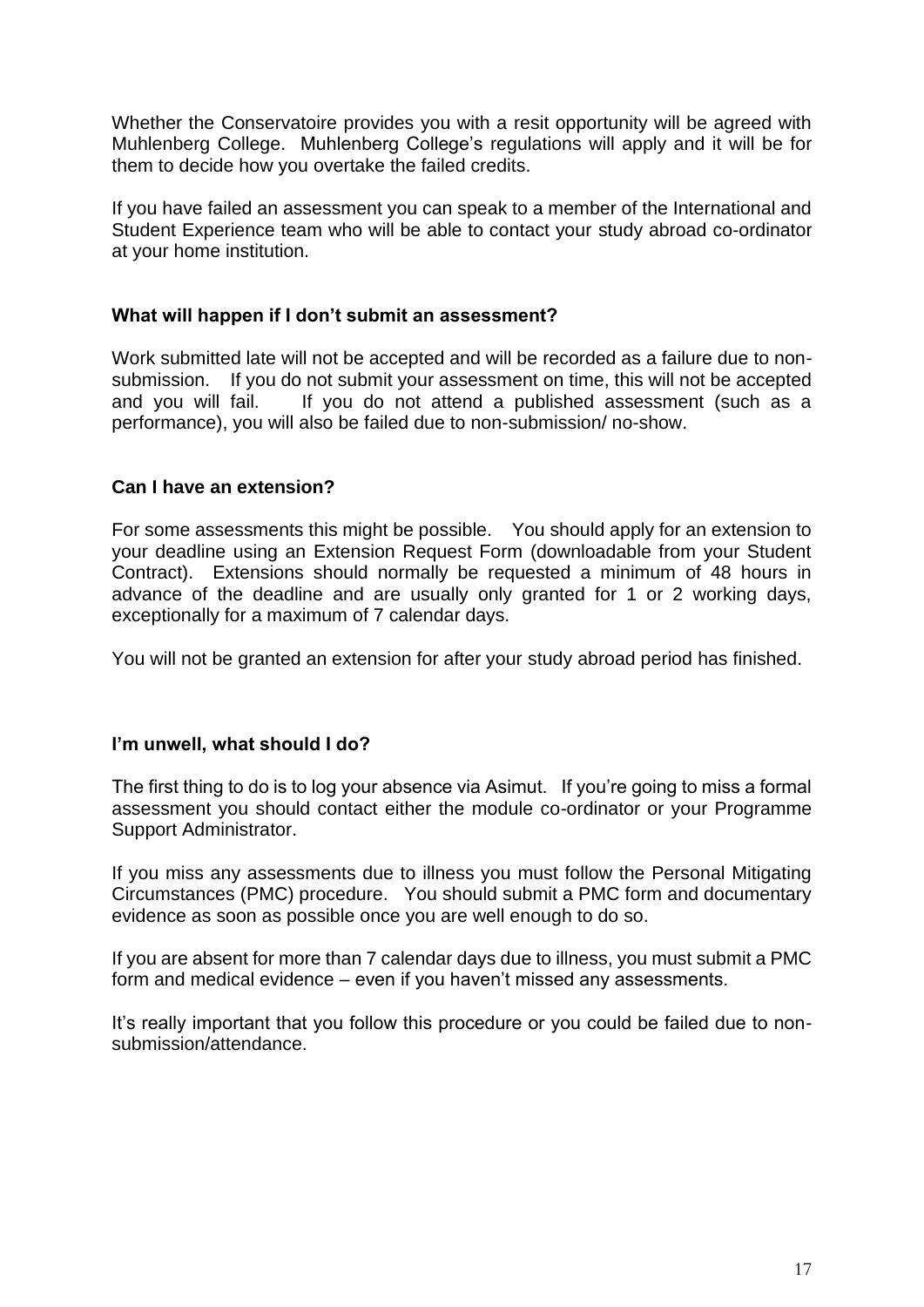## **Will my attendance be monitored?**

Yes - you are required to attend all lessons, classes, rehearsals and performances. Unauthorised absence is not permitted although you can request time off via the absence procedures.

## **I don't understand my grade, what should I do?**

You should read over your feedback and consider this in relation to the assessment criteria. If you are still unclear why you have received your grade, speak to your Head of Department/ Programme or the module co-ordinator.

## **Will I get a transcript?**

Your transcript will be sent directly to Trevor McTaggart Knox, at Muhlenberg College as soon as possible after your exchange has finished.

If you require a copy of your grades before finishing, you can print these via your Student Contract.

Term one students typically receive their transcript in February and terms two and three / full year students typically receive theirs in July. .

# **Disabled Applicants**

The Conservatoire welcomes applications from students with disabilities. There are many disabled students who have successfully completed courses at the Royal Conservatoire of Scotland and many who are studying here now, including students with dyslexia, dyspraxia, and mental health issues such as depression. Applicants are encouraged to disclose any current disability in their application, stating whether any adjustments are required upon arrival at RCS. This information is passed to the Disability Advisor, Susie Forsyth, who, in discussion with the student, will arrange for the adjustments to be put in place. https://www.rcs.ac.uk/why rcs/learn-from-the[best/supporting-you/disabilities/](https://www.rcs.ac.uk/why_rcs/learn-from-the-best/supporting-you/disabilities/)

# **Post-Application Stage**

Once your application has been reviewed, you will either be made an offer of a place or be unsuccessful. All application outcomes are communicated via the EASY system and if you are successful, you will receive an official offer letter. You will also be emailed a link to access the pre-arrival and induction information on the Conservatoire student portal. After this, the International and Student Experience team will make contact to discuss your housing and visa requirements. They will also be in touch to